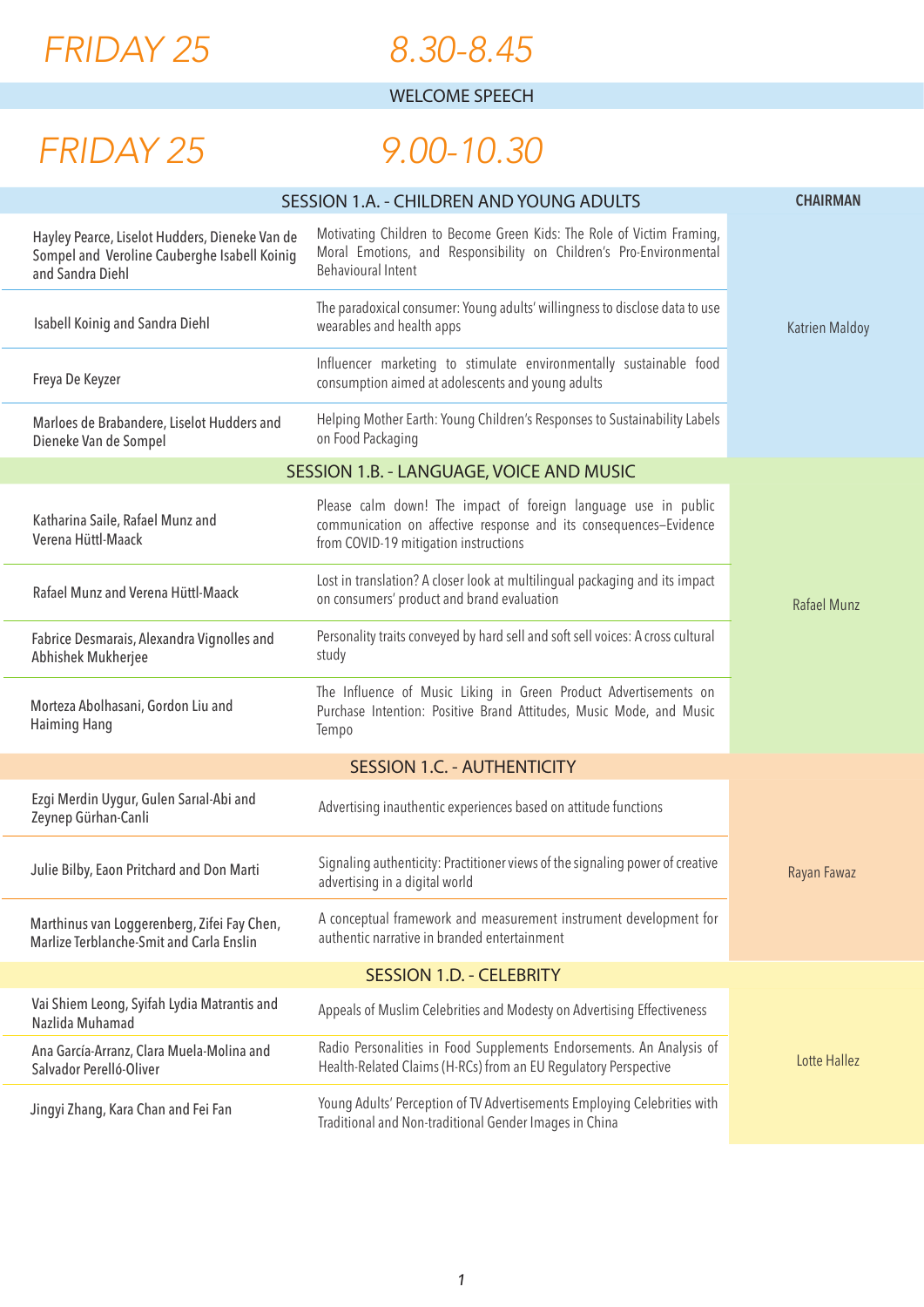

# *11.00-12.30*

|                                                                                            | SESSION 2.A. - ARTIFICIAL INTELLIGENCE                                                                                                             | <b>CHAIRMAN</b>             |
|--------------------------------------------------------------------------------------------|----------------------------------------------------------------------------------------------------------------------------------------------------|-----------------------------|
| Lennart Borgmann, Julian Felix Kopka and<br><b>Tobias Langner</b>                          | Taking Advertising Research to the Wild: An Observational Eye-Tracking<br>Study of Real-Life Media Consumption at Home                             |                             |
| <b>Guda van Noort and Corine Meppelink</b>                                                 | How people cope with persuasion in the era of AI: A revised Persuasion<br>Knowledge Model                                                          | Katharina Saile             |
| Angela Uta Kensy Tziatziou and<br>Anastasios Panopoulos                                    | Neuromarketing: Theory and Research. Comparison of two Ads using FACS<br>(AUs)                                                                     |                             |
| Mag Karpinska-Krakowiak and<br>Stefan F. Bernritter                                        | When Artificial Intelligence becomes more creative than you: The effect of<br>inverted expectations to AI-authored content                         |                             |
|                                                                                            | <b>SESSION 2.B. - MOBILE ADVERTISING</b>                                                                                                           |                             |
| Su Jung Kim, Mi Hyun Lee, Juwon Hong and<br>Sungho Park                                    | How Consumers Respond to Pre-Roll Skippable Advertising on Different<br>Devices: A Comparison between Mobile Devices and Personal Computers        |                             |
| Dickson Tok, Xi Chen and Xing-Yu Marcos Chu                                                | Does Distance Make the Heart Grow Fonder? How Product-Model Spatial<br>Distance and Ad Appeal Influence Product Evaluation                         | <b>Barbara Behre</b>        |
| Osnat Roth-Cohen, Hananel Rosenberg and<br>Sabina Lissitsa                                 | Intergenerational Differences in Attitudes toward Mobile Advertising                                                                               |                             |
|                                                                                            |                                                                                                                                                    |                             |
| Diana Y.W. Shih, Farzad Saffari, Manon Couzin,<br>Alexander Lopera and Thomas Zoëga Ramsøy | Is Sustainable Food Choice Related to Our Empathy? The Role of Empathy<br>in Organic Food Consumption                                              |                             |
| Brahim Zarouali and Jurrian Schreuder                                                      | Personality and susceptibility to (targeted and tailored) advertising for<br>green products: a machine-learning approach based on online reviews   | Diana Y.W. Shih             |
| Lotte Hallez, Yara Qutteina, Filip Boen and<br><b>Tim Smits</b>                            | The ABC's of Ecological and Nutrition Labels. The Impact of Label Theme<br>and Complexity on the Environmental Footprint of Online Grocery Choices |                             |
| Katrien Maldoy, Charlotte De Backer,<br><b>Chinouk Stappenbelt and Karolien Poels</b>      | Does social eating equal calorie-dense and unhealthy eating? A<br>quantitative content analysis of Belgian television food advertising.            |                             |
|                                                                                            | <b>SESSION 2.D. - EMOTIONS</b>                                                                                                                     |                             |
| Maria Voutsa, Leonidas Hatzithomas,<br>Eirini Tsichla and Christina Boutsouki              | Deciphering the facial expressions of gelotophobes in disparaging<br>humorous advertisements.                                                      |                             |
| María J. Ortiz and María J. Vilaplana-Aparicio                                             | Types of humour in Spanish-speaking television advertising                                                                                         | Estefanya Charlotte Vazquez |
| Katariina Mattila                                                                          | Emotional persuasion in advertising - analyzing the interplay between<br>language and visual images                                                | Casaubon                    |
| Wojciech Trzebiński, Radosław Baran,<br>Beata Marciniak and Martyna Fira                   | Advertising premium offers in the pandemic era: the role of emotions in<br>the consumer response                                                   |                             |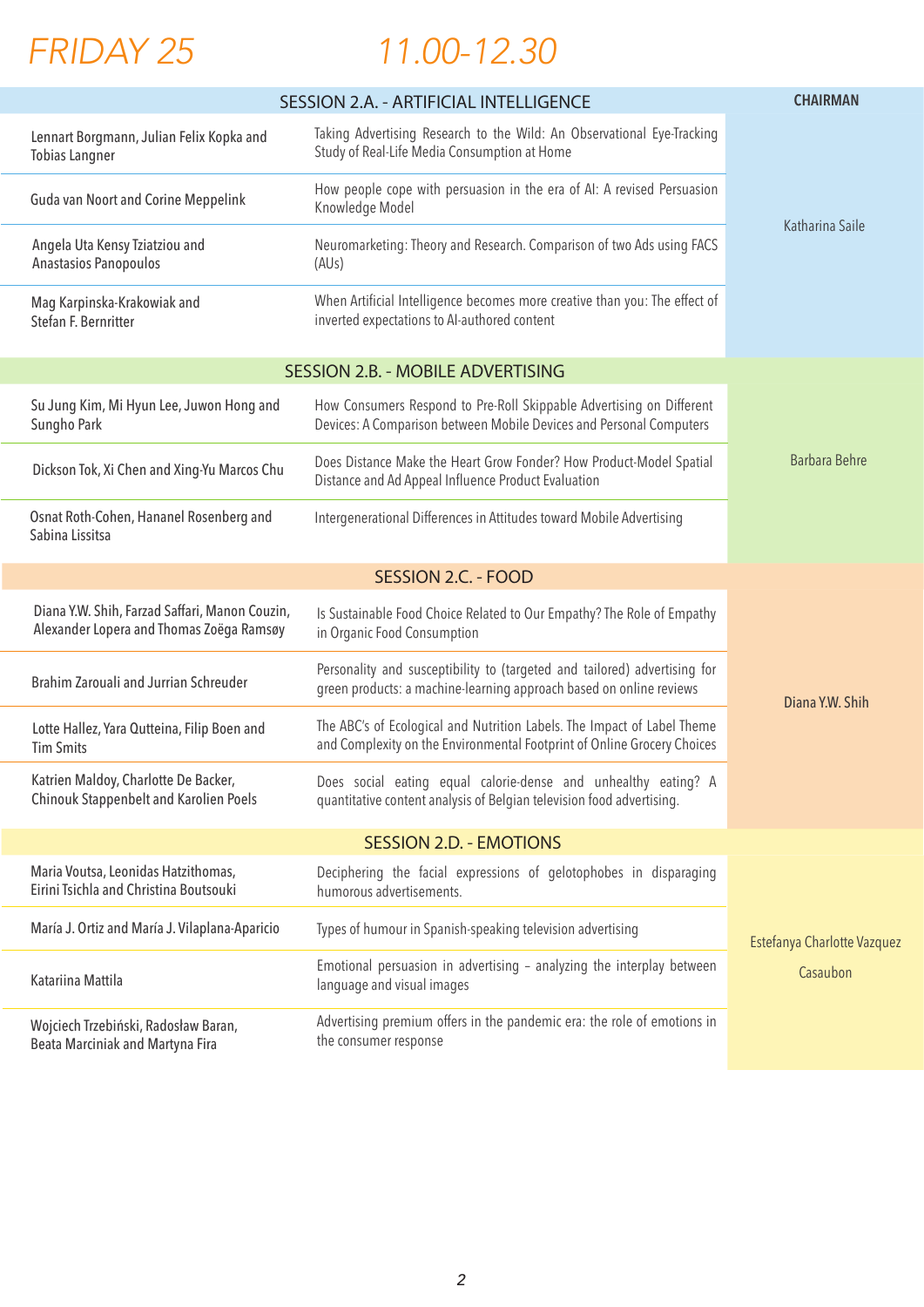# *FRIDAY 25*

 $\overline{a}$ 

# *13.30-15.00*

|                                                                                                               | <b>SESSION 3.A. - NARRATIVES</b>                                                                                                                         | <b>CHAIRMAN</b>             |
|---------------------------------------------------------------------------------------------------------------|----------------------------------------------------------------------------------------------------------------------------------------------------------|-----------------------------|
| Anna Zarkada                                                                                                  | Listening to a unicorn's pink narrative: Scheduling of brand Posts on<br>Instagram for maximum consumer brand engagement^                                |                             |
| <b>Edward De Vooght and Liselot Hudders</b>                                                                   | Narrating Pain to Make You Understand: Using Novel Metaphors to Increase<br>Empathy                                                                      |                             |
| Devika Vashisht and Marla Stafford                                                                            | The Mediating Role of Narrative Transportation in Historical Connection and<br><b>Brand Image for Heritage Hotels</b>                                    | Roseline van Gogh           |
| Tim Wulf, Brigitte Naderer,<br>Zoe Olbermann and Julian Hohner                                                | Finding gold at the end of the rainbowflag? Claim vagueness and presence<br>of imagery as factors for rainbowwashing                                     |                             |
|                                                                                                               | <b>SESSION 3.B. - PRIVACY AND DATA</b>                                                                                                                   |                             |
| Anna Griesser and Sonja Bidmon                                                                                | A process related view on the usage of electronic health records from the<br>patients' perspective: A systematic review                                  |                             |
| Claire Segijn, Eunah Kim, Asma Sifaoui and<br>Sophie Boerman                                                  | When Realizing that Big Brother is Watching You: How Informing<br><b>Consumers Affects Synced Advertising Effectiveness</b>                              | Sophie C. Boerman           |
| Dong Zhang, Margot J. van der Goot,<br>Hanneke Hendriks, Sophie C. Boerman,<br>Theo Araujo and Hilde Voorveld | Thoughts, Feelings, and Folk Theories About Surveillance in Media<br>Technologies                                                                        |                             |
| Sanne Holvoet, Ini Vanwesenbeeck,<br>Liselot Hudders and Laura Herrewijn                                      | Predicting parental mediation of personalized advertising and online data<br>collection practices targeting teenagers                                    |                             |
|                                                                                                               | <b>SESSION 3.C. - SOCIAL MEDIA</b>                                                                                                                       |                             |
| Dorit Zimand-Sheiner, Ofrit Kol and<br>Shalom Levy                                                            | New perspective on social media advertising message strategy and<br>creative appeals - an exploratory research                                           |                             |
| Cristian Buzeta, Nathalie Dens and<br>Patrick De Pelsmacker                                                   | Matching social media posts with motivations for social media use: A<br>double-dose effect?                                                              | <b>Dorit Zimand-Sheiner</b> |
| Yaniv Gvili and Shalom Levy                                                                                   | Sharing and Caring: The Influence of eWOM Engagement on Online<br>Shoppers in Social Commerce                                                            |                             |
| Cristian Buzeta, Patrick De Pelsmacker and<br><b>Nathalie Dens</b>                                            | Sales promotion posts across different social media: A speech act analysis                                                                               |                             |
| <b>SESSION 3.D. - SHARING CONTENT</b>                                                                         |                                                                                                                                                          |                             |
| Sonja Bidmon, Monika Marian Ilieva<br>and Linda Anna Mörath                                                   | What are the drivers to follow influencers on Instagram? A cross-sectional<br>study on influencers' characteristics from the followers' perspective      |                             |
| Gauze Kitirattarkarn, Weiting Tao and<br>Wan-Hsiu Sunny Tsai                                                  | What do consumers share with whom? How self-construal and self-motives<br>influence consumers' sharing positive and negative electronic<br>word-of-mouth | Dorien Luyckx               |
| Seounmi Youn, Palak Shah and<br>Naa Amponsah Dodoo                                                            | The ultimate dance challenge, tutorial or hashtag? Exploring motivations<br>for and outcomes of brand encounters on video sharing apps                   |                             |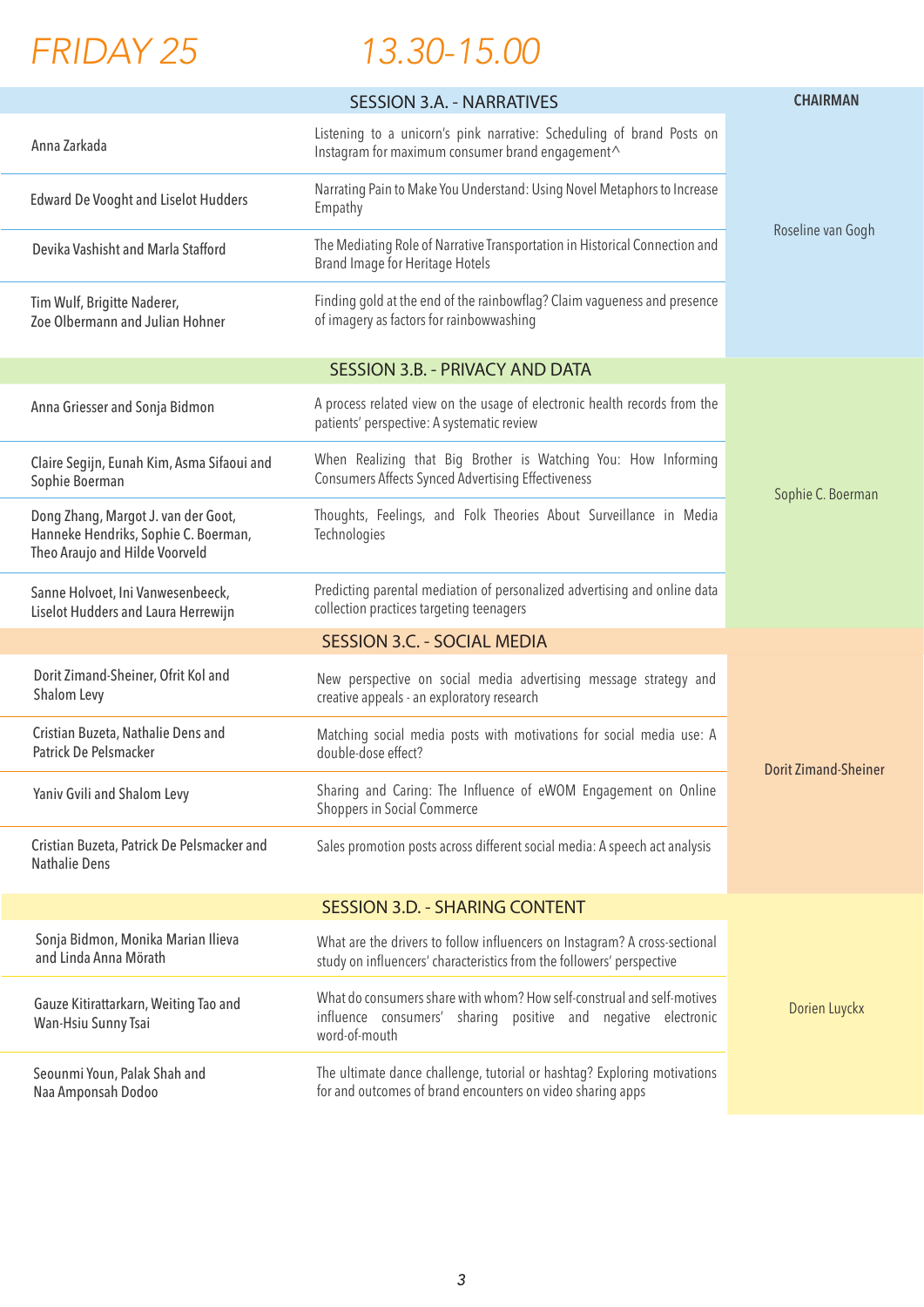

### *15.30-16.45*

#### GUEST SPEAKERS

| <b>Franck CELHAY - Associate Professor</b>                          | Montpellier Business School - Université de Montpellier<br>Wine label design and brand communication accross cultures?<br>An Investigation of Chinese consumers' interpretation of imported wine labels |  |
|---------------------------------------------------------------------|---------------------------------------------------------------------------------------------------------------------------------------------------------------------------------------------------------|--|
| Valérie RABASSA - Economist<br>(Toulouse School of Economics Ph.D.) | The growing power of digital platform : Where will it end?                                                                                                                                              |  |

*FRIDAY 25*

**and Anti-trust Expert**

# *17.15-18.15*

|                                                                                                                                                                    | <b>SESSION 4.A. - MESSAGES</b>                                                                                                                                        | <b>CHAIRMAN</b>     |
|--------------------------------------------------------------------------------------------------------------------------------------------------------------------|-----------------------------------------------------------------------------------------------------------------------------------------------------------------------|---------------------|
| Tobias Langner, Tobias Klinke,<br><b>Malte Christ and Nader Fadl</b>                                                                                               | CAUTION WITH CAPS LOCK - Message conveyance and attitude formation<br>effects of letter capitalization in advertising headlines                                       |                     |
| Alicja Grochowska, Agnieszka Młyniec,<br>Katarzyna Wisiecka, Elżbieta Józefowicz,<br>Karolina Ponikowska, Agnieszka Ozimek,<br>Paulina Ślęzak and Krzysztof Krejtz | How Does Personality Affect Perception of Messages? The Big Five Model<br>and Advertising Responses: A Meta-Analysis                                                  | Santos-Muraro lago  |
| Dickson Tok, Xing-Yu Marcos Chu and<br>Junjie Jensen Gui                                                                                                           | Why Not Set Pen to Paper? How Typeface Design Influence Charitable<br><b>Behaviors</b>                                                                                |                     |
| Jing Yang, Lana Kennedy-Foglio,<br>Mengtian Jiang and Eunsin Joo                                                                                                   | Is this Endorsement Authentic? The Effects of Message Sequence in<br>Influencer Marketing                                                                             |                     |
| <b>SESSION 4.B. - INNOVATION</b>                                                                                                                                   |                                                                                                                                                                       |                     |
| Nelleke De Boer, Frederik Situmeang and<br>Rob Loke                                                                                                                | Empowered by Innovation: Unravelling<br>Determinants of Idea<br>Implementation in Open Innovation Platforms                                                           |                     |
| Margot Van Der Goot, Eva Van Reijmersdal and<br>Sharmaine Zandbergen                                                                                               | Practitioners' Considerations regarding Disclosures of Online Sponsored<br>Content: An Interview Study                                                                | Margot Van Der Goot |
| Eunah Kim and Jisu Huh                                                                                                                                             | Intentional Ad-Viewing to Support Video Creators on Digital Video-Sharing<br>Platforms                                                                                |                     |
|                                                                                                                                                                    | SESSION 4.C. - CHATBOT AND VIRTUAL ASSISTANT                                                                                                                          |                     |
| Svetlana Bialkova                                                                                                                                                  | Would you talk to me? The role of chatbots in marketing                                                                                                               |                     |
| Carolin Ischen, Theo Araujo, Hilde Voorveld,<br><b>Guda Van Noort and Edith Smit</b>                                                                               | Do virtual assistants become persuasive over time? Testing the reciprocal<br>relationship of repeated interactions with a virtual assistant, trust, and<br>persuasion | Hilde Voorveld      |
| Maral Abdollahi, Yuming Fang,<br>Hanjie Liu and Claire Segijn                                                                                                      | What Determines Consumers' Attitudes toward Synced Ads in Different<br>Contexts? Examining Mood, Relevance, and Creepiness as Underlying<br>Mechanisms                |                     |
| Hairong Li and Shintaro Okazaki                                                                                                                                    | Intelligent Advertising: The Evolution, Characteristics, and Future Research                                                                                          |                     |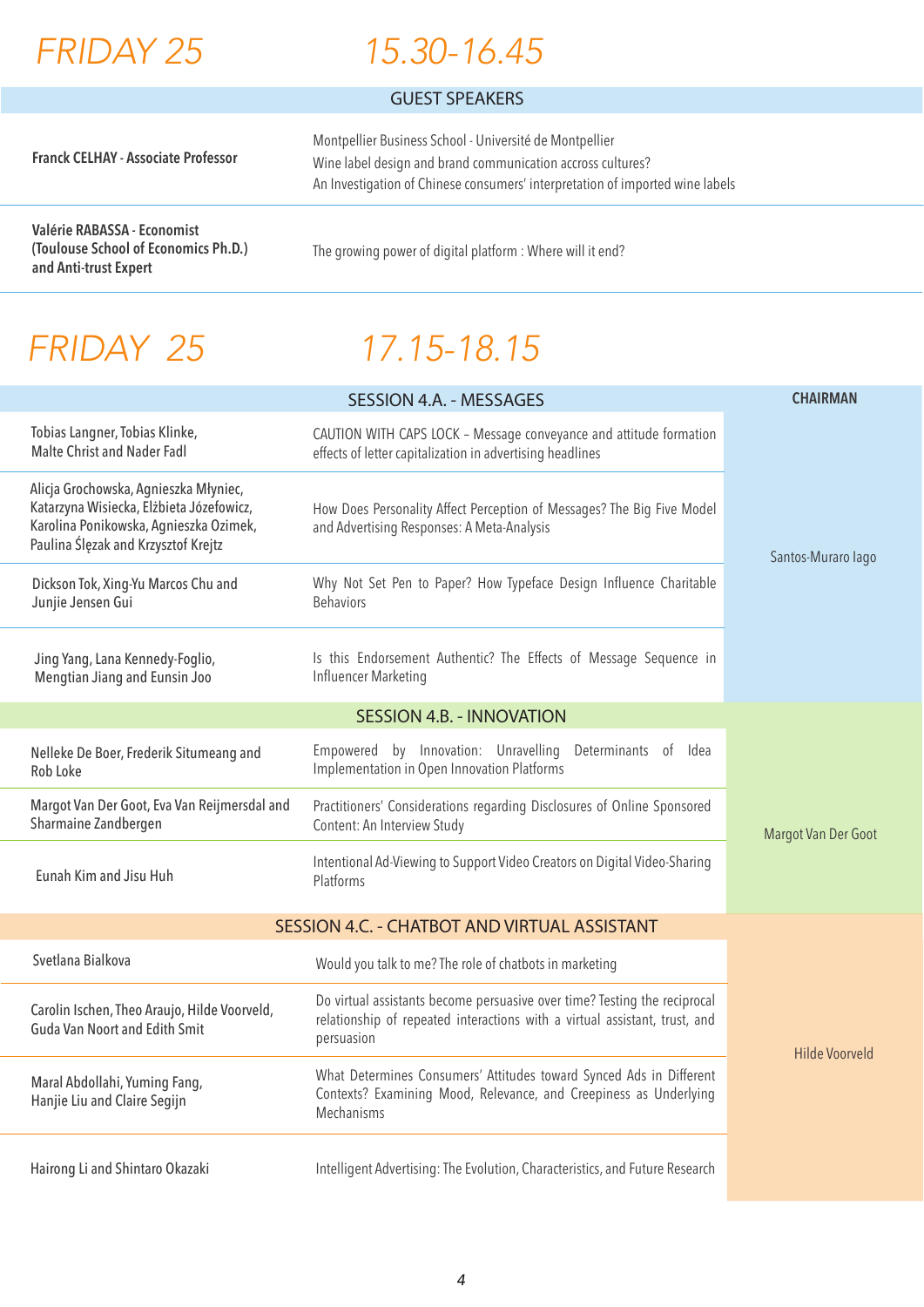

 $\overline{\phantom{a}}$ 

#### *9.00-10.30*

| <b>SESSION 1.A. - ONLINE REVIEWS</b>                                                             |                                                                                                                                                                         |                      |
|--------------------------------------------------------------------------------------------------|-------------------------------------------------------------------------------------------------------------------------------------------------------------------------|----------------------|
| Ana Isabel Lopes, Ed Malthouse,<br>Nathalie Dens and Patrick De Pelsmacker                       | Is Webcare is good for business? A machine learning approach to the effect<br>of managerial response strategies to online reviews on hotel bookings                     |                      |
| Ewa Maslowska, Khadija Vakeel,<br>Su Jung Kim and Ali Tamaddoni                                  | Characteristics and effects of sponsored reviews                                                                                                                        | Anna Griesser        |
| Bernhard Guetz and Sonja Bidmon                                                                  | Awareness of and Interaction with Physician Rating Websites: A<br>Cross-Sectional Study in Austria                                                                      |                      |
| Alexander Pfeuffer, Joe Phua and<br><b>Marilyn Primovic</b>                                      | Trusting on a Whim? A Multi-method Inquiry of Cue-based Trust in Online<br><b>Consumer Product Reviews</b>                                                              |                      |
|                                                                                                  | <b>SESSION 1.B. - VALUES AND ATTITUDES</b>                                                                                                                              |                      |
| Barbara Behre and Verolien Cauberghe                                                             | The Value of Sustainable Fashion: The Influence of Sustainability Cues and<br>Fashion Style on Brand Values and Attitudes                                               | <b>Barbara Behre</b> |
| Dorien Luyckx, Karolien Poels,<br>Tim Smits and Steve Paulussen                                  | "It adds something and costs you nothing" News consumers on their<br>perceived value of native ads, assigned authorship and related<br>responsibilities for news media. |                      |
| Eunsin Joo                                                                                       | The Effects of Convenience and Security related Perceptions on Consumer's<br>Intention to Use in-App Payment with Biometric ID: An Extension of TAM                     |                      |
| <b>SESSION 1.C. - CONCEPTUALIZATION</b>                                                          |                                                                                                                                                                         |                      |
| Lars Bergkvist and Martin Eisend                                                                 | When are changes in definitions and operationalizations justified?                                                                                                      |                      |
| Aline Simonetti, Robert Schreiber,<br>Alexander Lopera and Enrique Bigne                         | Augmented Interactivity                                                                                                                                                 | <b>Martin Eisend</b> |
| Petar Gidaković, Vesna Zabkar,<br>Maja Arslanagić-Kalajdžić,<br>Mateja Drnovšek and Mojca Svetek | Consumer engagement: aligning the construct's conceptualization and<br>operationalization                                                                               |                      |

#### *SATURDAY 26 - 11.00-12.00 MEET THE EDITORS SESSION*

| Jooyoung KIM                           | Journal of Interactive Advertising   |
|----------------------------------------|--------------------------------------|
| Jisu HUH (on behalf of Shelly RODGERS) | Journal of Advertising               |
| <b>Charles Ray TAYLOR</b>              | International Journal of Advertising |
| Kara CHAN                              | <b>Young Consumers</b>               |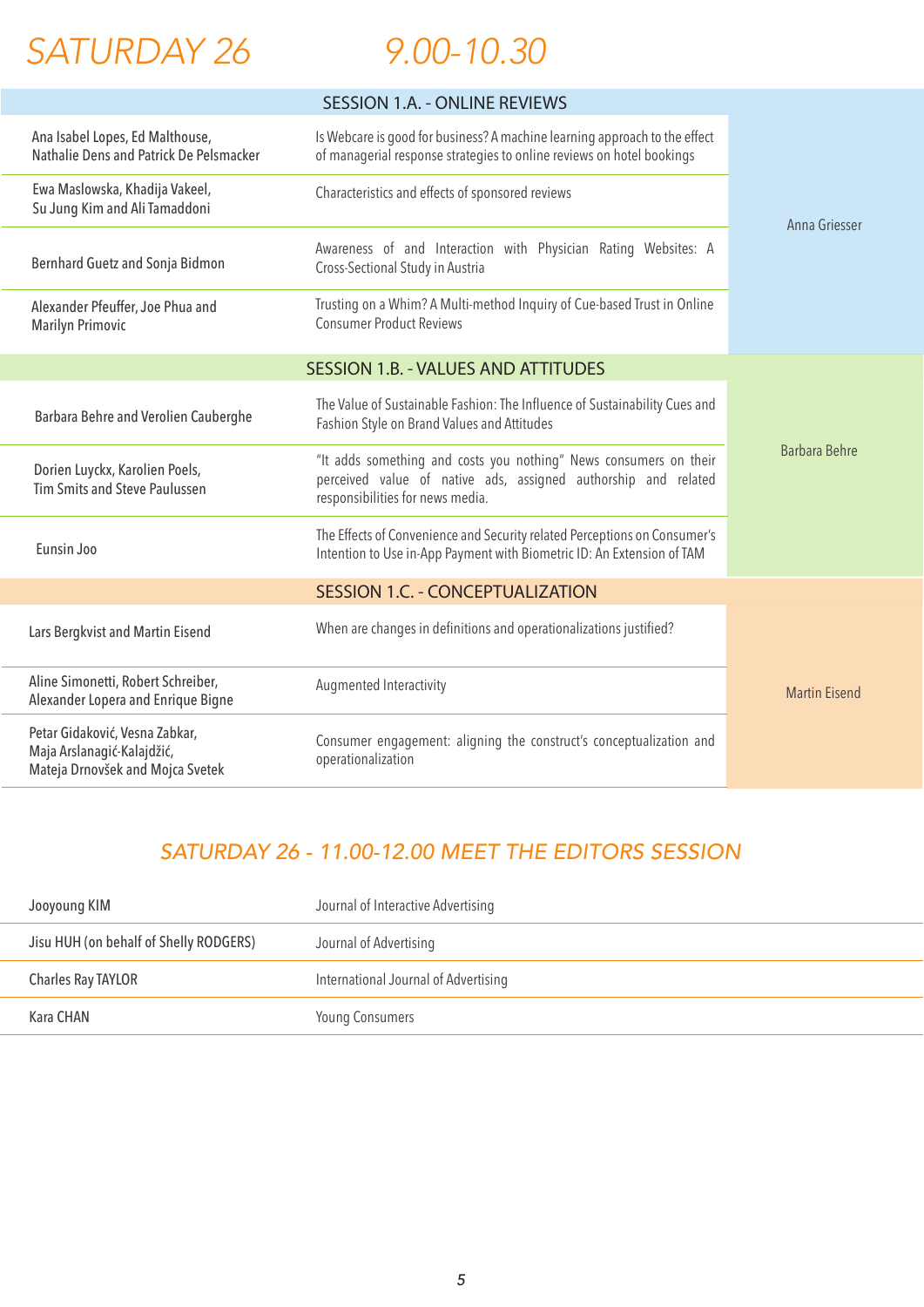*SATURDAY 26*

 *12.00-13.00*

|                                                                                                  | <b>SESSION 2.A. - BRAND</b>                                                                                                                                                                                             | <b>CHAIRMAN</b>       |
|--------------------------------------------------------------------------------------------------|-------------------------------------------------------------------------------------------------------------------------------------------------------------------------------------------------------------------------|-----------------------|
| lago Muraro and Nora Rifon                                                                       | A Typology of Consumer Activism: Resolving Terminological Inexactitude of<br><b>Anti-Brand Behaviors</b>                                                                                                                |                       |
| Tobias Langner and Lars Bergkvist                                                                | The Effects of Scale Type on Construct Measurement in Advertising<br>Research: The Moderating Role of Construct Emotionality and Verbal Scale<br>Labels on the Measurement of Attitude towards the Brand and Brand Love | Ivana Banks           |
| Xintong Han and Ivana Banks                                                                      | Effects of Sponsorship Disclosure on Brand Attitude via Resistance<br>Strategies under Moderation of Review Valence in Online Consumer<br>Reviews                                                                       |                       |
| <b>SESSION 2.B. - MESSAGE FRAMING</b>                                                            |                                                                                                                                                                                                                         |                       |
| Anne Moes, Marieke Fransen,<br><b>Tibert Verhagen and Bob Fennis</b>                             | A Good Reason to Buy: Justification as Underlying Mechanism in the Effect<br>of Message Frames on Impulse Buying Behavior                                                                                               |                       |
| Garim Lee, Asma Sifaoui and Claire Segijn                                                        | It's a Match! How Synced Advertising with the Same versus a Competitor<br>Brand Leads to More Positive Affective Advertising Responses                                                                                  | Roseline van Gogh     |
| Roseline van Gogh, Karolien Poels and<br><b>Michel Walrave</b>                                   | Can general lifestyle influencers reduce plastic waste consumption?<br>Advertising outcomes of a sponsored Instagram post using a green<br>product (or not) while varying influencer type and message framing           |                       |
| SESSION 2.C. - COVID-19                                                                          |                                                                                                                                                                                                                         |                       |
| Sophia Mueller, Charles R. Taylor,<br>Barbara Mueller, Sandra Diehl and<br><b>Ralf Terlutter</b> | Covid-19 Advertising: Are Corporate Social Responsibility Appeals<br><b>Beneficial to Consumers?</b>                                                                                                                    |                       |
| Miia Grenman, Ulla Hakala,<br>Barbara Mueller and Kara Chan                                      | Wellness Among Gen Zs in Eastern and Western Cultures during Covid-19:<br>Why Marketers Should Care                                                                                                                     | <b>Isabell Koinig</b> |
| Isabell Koinig                                                                                   | To Inform or To Persuade - That is the Question: An Inquiry into the<br>Acceptance of COVID-19 Health Risk Messages                                                                                                     |                       |
| Jing Yang, Mengtian Jiang, Eunsin Joo and<br><b>Taeyoung Kim</b>                                 | Advertising Value during COVID-19 Pandemic: The Role of Authenticity                                                                                                                                                    |                       |